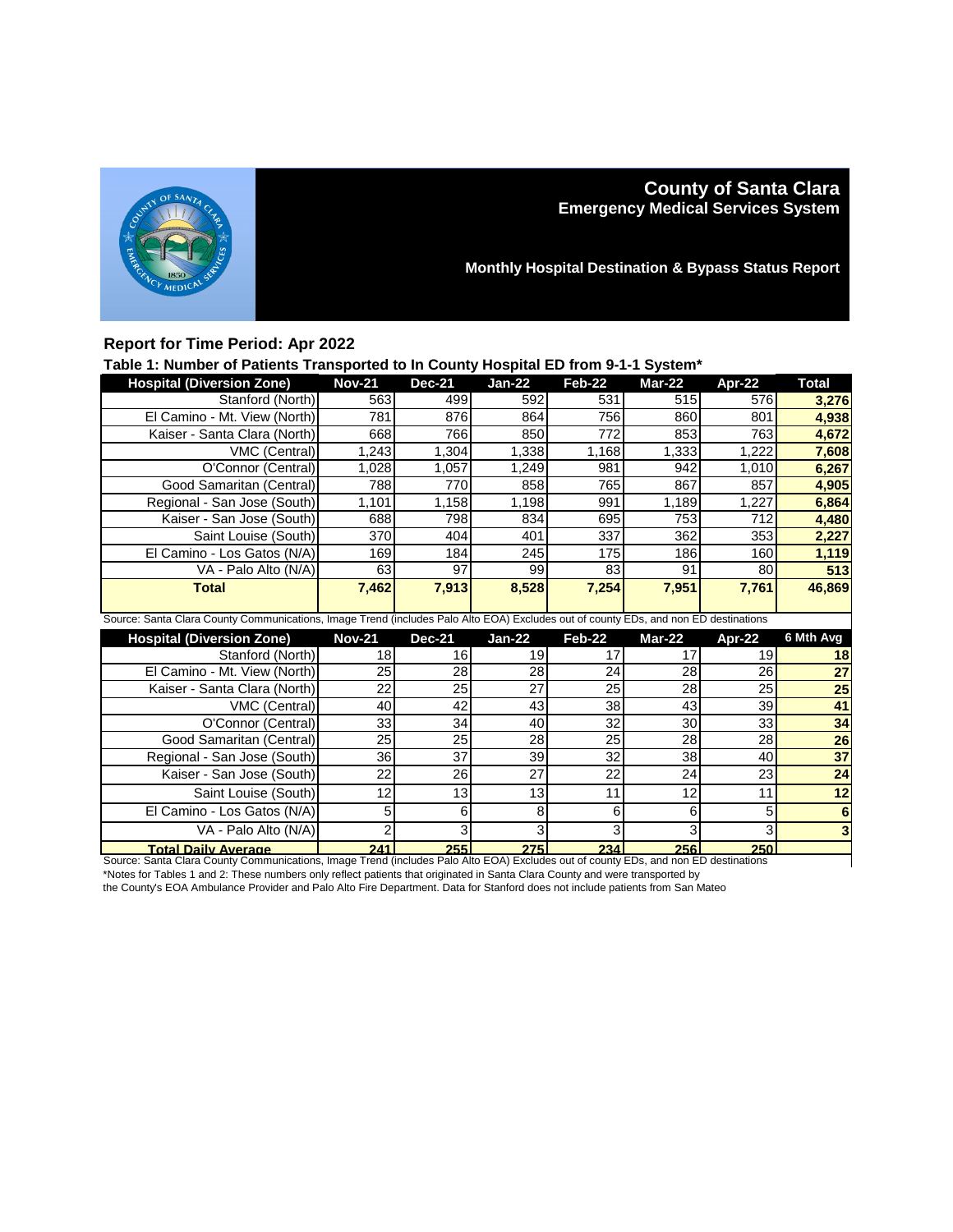#### County. The data includes but, does not differentiate specialty center status (TRAUMA, STROKE, STEMI, BURN) Page 1 of 2

#### **Table 2: Total Monthly Hours of Emergency Department on** *"AMBULANCE"* **Bypass**

| <b>Hospital (Diversion Zone)</b> | <b>Nov-21</b> | <b>Dec-21</b> | Jan-22       | Feb-22            | Mar-22 | Apr-22 | <b>Total</b> |
|----------------------------------|---------------|---------------|--------------|-------------------|--------|--------|--------------|
| Stanford (North)                 | 0.00          | 0.00          | 2.00         | 0.00 <sub>l</sub> | 0.00   | 0.23   | 2.23         |
| El Camino - Mt. View (North)     | 5.01          | 9.10          | <b>36.38</b> | 11.02             | 11.03  | 12.71  | 85.25        |
| Kaiser - Santa Clara (North)     | 10.57         | 46.08         | 25.06        | 14.04             | 9.43   | 13.16  | 118.34       |
| VMC (Central)                    | 22.44         | 21.59         | 63.53        | 25.11             | 28.54  | 30.68  | 191.89       |
| O'Connor (Central)               | 7.27          | 19.27         | 57.67        | 18.07             | 16.79  | 7.02   | 126.09       |
| Good Samaritan (Central)         | 35.79         | 29.57         | 44.32        | 4.20              | 3.00   | 5.01   | 121.89       |
| Regional - San Jose (South)      | 12.28         | <b>33.40</b>  | 80.58        | 42.80             | 1.93   | 0.54   | 171.53       |
| Kaiser - San Jose (South)        | 22.17         | 34.72         | 59.21        | 19.05             | 29.61  | 14.04  | 178.80       |
| Saint Louise (South)             | 4.10          | 9.02          | 16.57        | 12.22             | 1.00   | 5.11   | 48.02        |
| El Camino - Los Gatos (N/A)      | 1.02          | 6.01          | 16.73        | 3.01              | 1.00   | 1.17   | 28.94        |
| <b>Total</b>                     | 120.65        | 208.76        | 402.05       | 149.52            | 102.33 | 89.67  | 1,072.98     |

Color Legend for ED Ambulance Bypass Only Above 37hrs Above 30hrs Below 30hrs

#### **Table 3: Total Monthly Hours of Stroke Center on** *"STROKE"* **Bypass\***

| <b>Hospital (Diversion Zone)</b> | <b>Nov-21</b> | <b>Dec-21</b>     | Jan-22 | Feb-22 | <b>Mar-22</b> | Apr-22 | Total  |
|----------------------------------|---------------|-------------------|--------|--------|---------------|--------|--------|
| Stanford (North)                 | 0.00          | 0.00 <sub>l</sub> | 0.00   | 0.001  | 0.001         | 0.00   | 0.00   |
| El Camino - Mt. View (North)     | 3.10          | 2.57              | 6.61   | 0.00   | 12.25         | 2.79   | 27.32  |
| Kaiser - Santa Clara (North)     | 23.87         | 1.13              | 0.00   | 0.00   | 2.43          | 0.05   | 27.48  |
| Good Samaritan (Cebtral)         | 36.60         | 194.90            | 47.43  | 2.96   | 0.00          | 0.00   | 281.89 |
| O'Connor (Central)               | 0.94          | 1.08              | 2.24   | 0.00   | 7.06          | 0.00   | 11.32  |
| VMC (Central)                    | 0.00          | 0.00              | 3.56   | 0.00   | 1.03          | 0.00   | 4.59   |
| Regional - San Jose (South)      | 10.13         | 22.30             | 77.88  | 44.87  | 0.00          | 0.52   | 155.70 |
| Kaiser - San Jose (South)        | 31.07         | 12.93             | 20.99  | 6.50   | 2.02          | 12.29  | 85.80  |
| Saint Louise (South)             | 0.001         | 0.00              | 2.00   | 2.71   | 0.00          | 1.00   | 5.71   |
| El Camino - Los Gatos (N/A)      | 1.65I         | 0.00              | 9.13   | 0.00   | 1.70          | 7.55   | 20.03  |
| <b>Total</b>                     | 107.36        | 234.91            | 169.84 | 57.04  | 26.49         | 24.20  | 619.84 |

#### **Table 4: Total Monthly Hours of STEMI Center on** *"STEMI"* **Bypass\***

| <b>Hospital (Diversion Zone)</b> | <b>Nov-21</b> | <b>Dec-21</b>     | Jan-22 | Feb-22            | <b>Mar-22</b> | Apr-22 | Total  |
|----------------------------------|---------------|-------------------|--------|-------------------|---------------|--------|--------|
| Stanford (North)                 | 0.00          | 0.00 <sub>l</sub> | 0.00   | 0.00              | 0.001         | 0.00   | 0.00   |
| El Camino - Mt. View (North)     | 2.67          | 0.00              | 6.59   | 0.00              | 12.25         | 1.87   | 23.38  |
| Kaiser - Santa Clara (North)     | 23.89         | 1.13              | 1.37   | 0.001             | 0.00          | 0.05   | 26.44  |
| VMC (Central)                    | 4.00          | 1.55              | 3.57   | 0.001             | 1.04          | 0.00   | 10.16  |
| O'Connor (Central)               | 0.00          | 1.08 <sub>l</sub> | 2.23   | 3.93 <sup>1</sup> | 0.47          | 0.00   | 7.71   |
| Good Samaritan (Central)         | 35.73         | 194.84            | 47.38  | 2.24              | 0.00          | 0.00   | 280.19 |
| Regional - San Jose (South)      | 16.76         | 194.70            | 79.04  | 17.87             | 0.00          | 0.51   | 308.88 |
| Kaiser - San Jose (South)        | 34.59         | 33.85             | 30.11  | 22.80             | 18.03         | 25.80  | 165.18 |
| Total                            | 117.64        | 427.15            | 170.29 | 46.84             | 31.79         | 28.23  | 821.94 |

# **Table 5: Total Monthly Hours of Trauma Center on** *"TRAUMA"* **Bypass**

| <b>Hospital (Diversion Zone)</b> | <b>Nov-21</b> | <b>Dec-21</b> | Jan-22 | $Feb-22$          | <b>Mar-22</b> | Apr-22 | <b>Total</b> |
|----------------------------------|---------------|---------------|--------|-------------------|---------------|--------|--------------|
| Stanford (North)                 | 0.001         | 0.00l         | 0.00l  | 0.00 <sub>l</sub> | 0.00          | 0.00   | 0.00         |
| VMC (Central)                    | 0.00l         | 0.001         | 0.001  | 0.00 <sub>l</sub> | 0.001         | 0.00   | 0.00         |
| Regional - San Jose (South)      | 0.00l         | 4.11          | l.78l  | 32.72             | 0.001         | 0.46   | 39.07        |
| <b>Total</b>                     | 0.00          | 4.11          | 1.78   | 32.72             | 0.00          | 0.46   | 39.07        |

Page 2 of 3